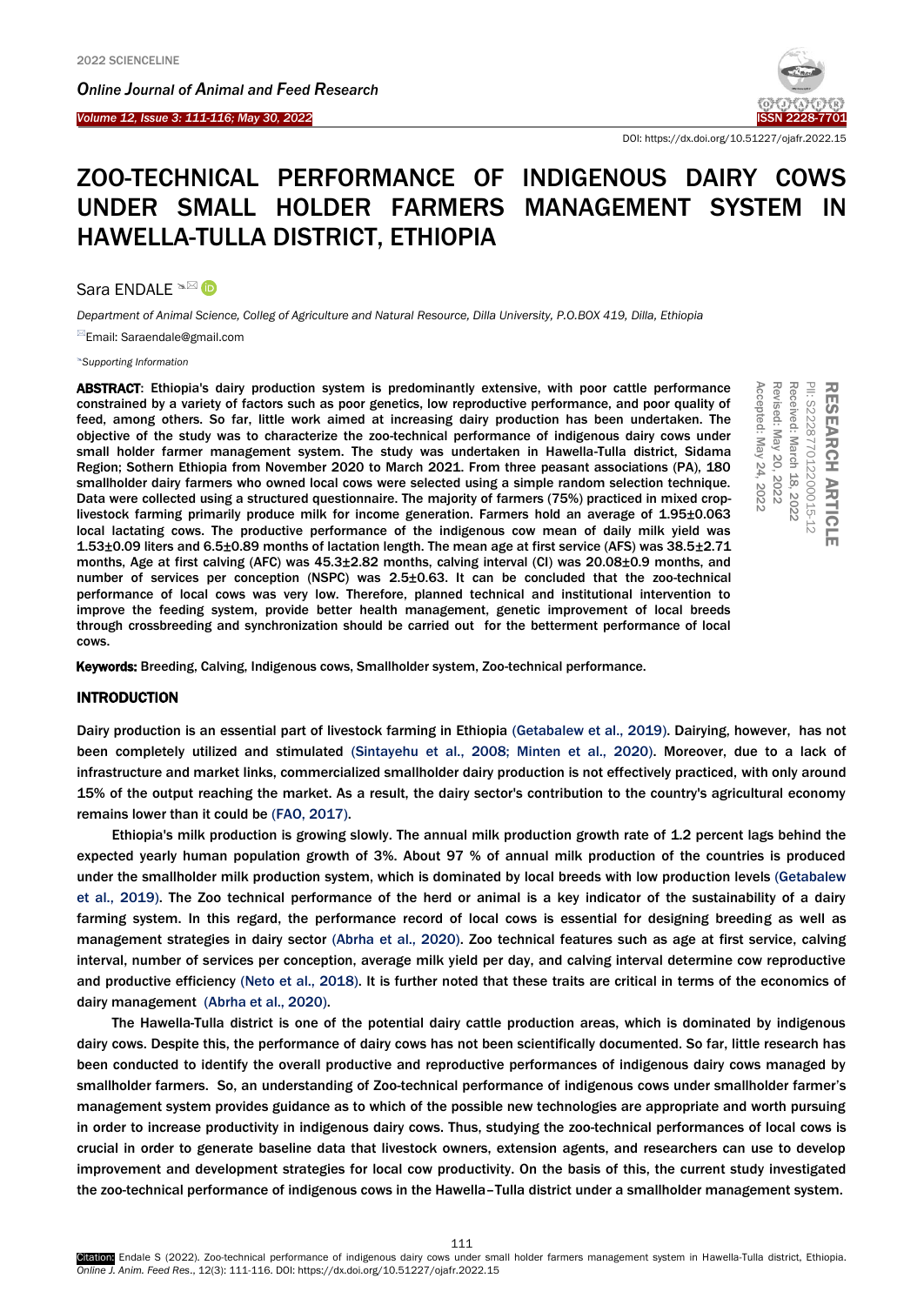#### Description of the study area

This research was carried out in the Hawella-Tulla district of Sidama Regional State, which is 10 kilometers from Hawassa City and 285 km south of Addis Ababa. Geographically, it is located between 6.45 degree and 38.7 degree longitude east, and between 6.33 degree and 6.62 degree latitude north. The district is one of the eight districts in the Hawassa city administration. The district has a total population of 138,979. The average annual rainfall is 1124 mm. The average altitude is 1710 meters, with a maximum temperature of 32 degrees Celsius and a minimum temperature of 28 degrees Celsius. Maize is the dominant crop grown in the area. Cattles are the most common livestock in the area [\(Teklemariam and Cochrane, 2021\).](#page-5-0) 



# Sampling procedures/ techniques

The survey was conducted during the months of November 2020 to March 2021. A reconnaissance survey instrument was developed and conducted in order to select specific dairy farmers and to get a general picture of the study sites. A two-stage purposive and random sampling technique was implemented to select research units. First, after taking information on the production potentials of all kebeles from the district, three kebeles (peasant associations) were selected purposively based on their potential in dairy cattle production and minimum holding of at least one local cow. Second, a total of 180 smallholder dairy farmers from three kebeles were selected using a simple random selection technique and the sample size determination formula 1 presented b[y Yamane](#page-5-0) (1965).

 $n = \frac{N}{N}$  $1 + N(e)^2$ ……………………...1

Where, n is the sample size, N is the population size and e is the level of precession. The total dairy cattle producers in the district were 301 and 4.75% precision was used

 $n = -$ 301 1+301(0.475) <sup>2</sup> = 179.2………………………2

As a result, an approximation was employed, and the total number of small holder dairy producers used was 180.

## Sources and methods of data collection

A cross-sectional survey was undertaken on 180 purposely selected smallholder dairy farmers from three potential kebeles (Cheffe, Dato and Tulla). Primary data was collected through a pretested structured questionnaire. Secondary data were collected from documents of district's livestock and fisheries office and other related articles.

# Data analysis

The data was encoded and cleared using Microsoft Office Excel 2019 and descriptive statics were generated after analysis using SPSS (statistical package for social science, version 26). Percentages, means tables, and standard error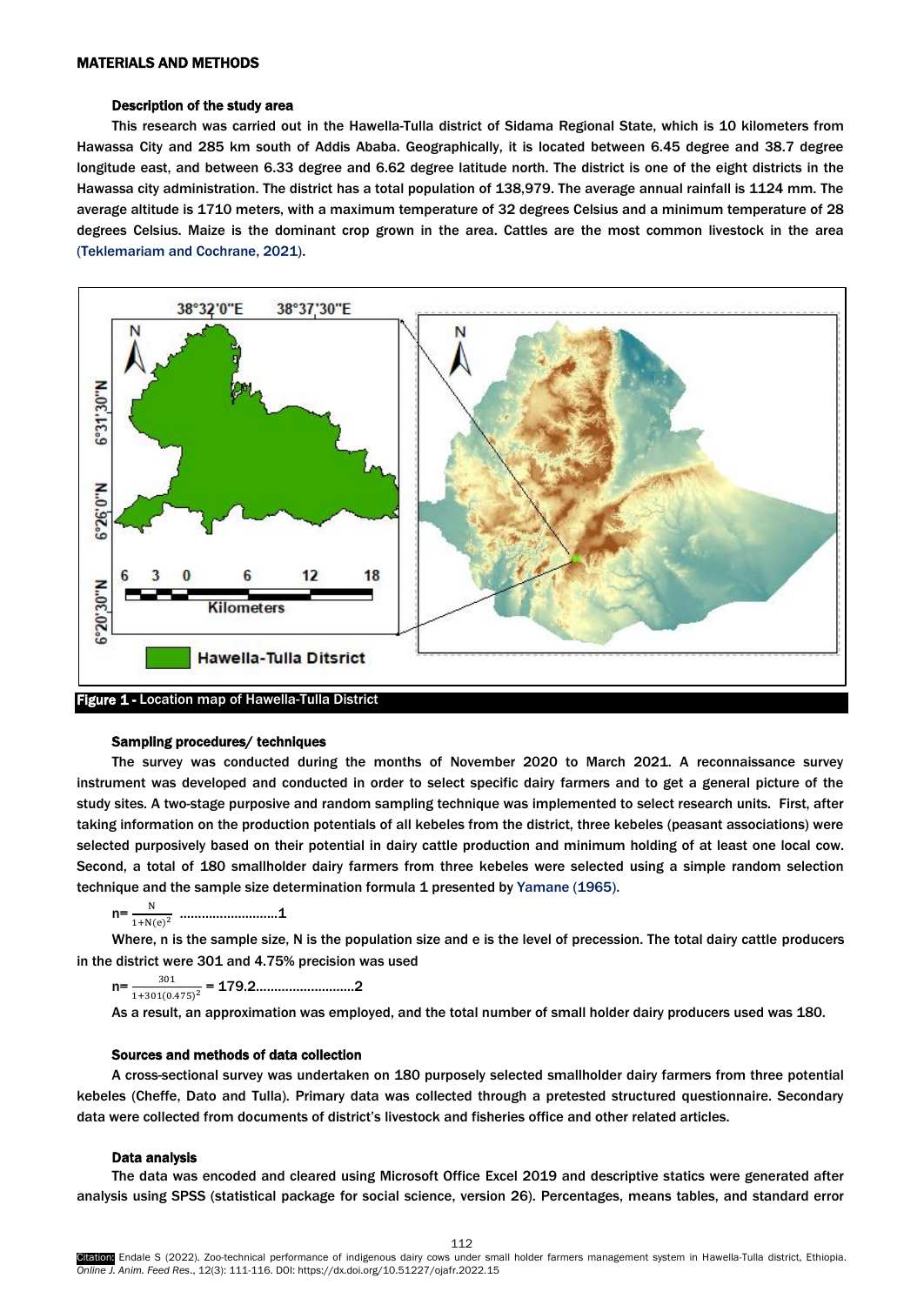were used to illustrate the summarized results. A person chi-square test was calculated using a statistical analysis system to see whether or not the proportions of the variables differed significantly.

#### Ethical clearance

The data collection tool (field survey questionnaire) were assessed and approved by Dilla University's College of Agriculture and Natural Resources Furthermore, all of the surveyed smallholder farmers in this study provided informed consent.

#### RESULTS AND DISCUSSION

## Characterization of production system

The significant difference in characterization and purpose of production system of respondents was tested at 5% probability. According to the respondents, 75% practiced mixed crop-livestock farming, indicating a significant difference (P<0.05) in the percentage of farmers that practiced mixed production compared livestock production (Table 1). The findings are comparable to those of [Asrat et al. \(2016](#page-5-0)) in Wolaita Sodo Town, Southern Ethiopia. This implies Crop cultivation and cattle production are complementary activities for the majority of the respondents. Cereal crop based system (Maize) is the major system under the mixed crop-livestock production system in the Hawella-Tulla district. A significant number of smallholder dairy farmers (58.3%) were producing milk primarily for income generation. Getabalew et al. (2019) also mentioned milk production as income generation/sale purpose in small scale dairy production system.

#### Characterization of local cattle herd compositions

The average herd composition of the assessed small holder dairy farms in the district is summarized in Table 2. Farmers hold an average of 1.95±0.063 local lactating cows. In Dilla-Zuriya district, [Hailemariam et al. \(2022\)](#page-5-0) mentioned that smallholder farmers hold of  $2.92 \pm 1.18$  local cows. The study identifies that even though indigenous cow are low milk producer, and they were the major source of milk in the study area. According to [Hailemariam et al. \(2022\),](#page-5-0) keeping the most cows may be beneficial due to their various functional uses in milk production, replacement stock, and manure. Farmers, on the other hand, rarely kept local bulls. This lower average of bulls in the current study could be attributable to a major land limitation on providing adequate feed for their animals.

# Zoo-technical performance of local cows *Daily milk yield and lactation length*

The mean daily milk yield (DMY) of local cow under small holder farmer management system was 1.53±0.09 liters. The DMY recorded in this study was comparable with the report by [Yetera et al. \(2018\)](#page-5-0) who reported 1.51± 0.08 liters in selected parts of Sidama Zone, but lower than that reported [Abdurehman Musa and Yusuf Mummed \(2020\)](#page-5-0) which was 1.94 ±0.154 liters in West Hararghe, Oromiya Regional State and 1.8±0.045 liters in Dawero zone by [Hussein \(2018\).](#page-5-0) 

The difference in daily milk yield could be explained by feed availability, animal health management, agro-ecological zones difference, and variations in farmers' practices of keeping selected local cows. In terms of nutrition, for example, the research conducted by [Mekuriaw et al. \(2020\)](#page-5-0) in Fogera local cow showed that the milk yield in the cows fed Brachiaria hybrid grass hay was almost double (52.97%) that of the natural pasture hay diet. These results suggest that better feeding and fodder incorporation could increase milk yield in indigenous dairy cows.

The lactation length (LL) is a crucial production trait since it affects total milk yield ([Vijayakumar et al., 2017;](#page-5-0) [Demeke, 2020\).](#page-5-0) The lactation length found in the Hawella-Tulla district was 6.5±0.89 months. The current study's mean LL of local cow under farmer's management was lower than the reports of [Kibru et al. \(2015\), Abrha et al. \(2020\), Adane](#page-5-0)  [and Ayalew \(2020\)](#page-5-0), and [Demeke \(2020\)](#page-5-0) in Central Tigray, Chuko, Gondar, Angot District respectively. The LL in this study was also lower than the national average of seven months [\(Mekuriaw and Harris, 2021\).](#page-5-0) This indicates that cows in the current study area had shorter lactation periods. This could be due to feed as well as other management issues such as breed improvement practices. As a result, addressing these issues will improve the cow's LL. For example, a study by [Ayalew and Asefa \(2013](#page-5-0)) indicated that better feeding conditions and cross breeding improved the lactation length of crossbred Holstein Friesian–local cows to  $11.13 \pm 4.84$  months compared to the local cow LL of 9.13  $\pm$  2.6 months. Most Ethiopian local cows have a short lactation period, indicating that they have been kept for an extended length of time without generating any output (milk or calf), instead relying on feed and other production costs.

#### Reproductive performance of local cows

#### *Age at first service (AFS)*

The mean age at first service (AFS) was found to be  $38.5 \pm 2.71$  months (Table-3). The current finding is lower than AFS of 44.1±5.9 months reported by [Belay \(2016\)](#page-5-0) and 42.61±2.82 by [Yetera et al. \(2018\)](#page-5-0) for local dairy cows in Sidama Zone, Southern Ethiopia. In Siltie Zone, [Tolasa \(2021\)](#page-5-0) mentioned lower AFS (37.5± 13.5). This variance could be attributable to various factors such as feed availability and access to concentrate feed, artificial insemination availability, and dairy husbandry practices. Farmers remarked that the likely cause of the delayed first service is slow heifer growth, which is largely influenced by feed and animal health management.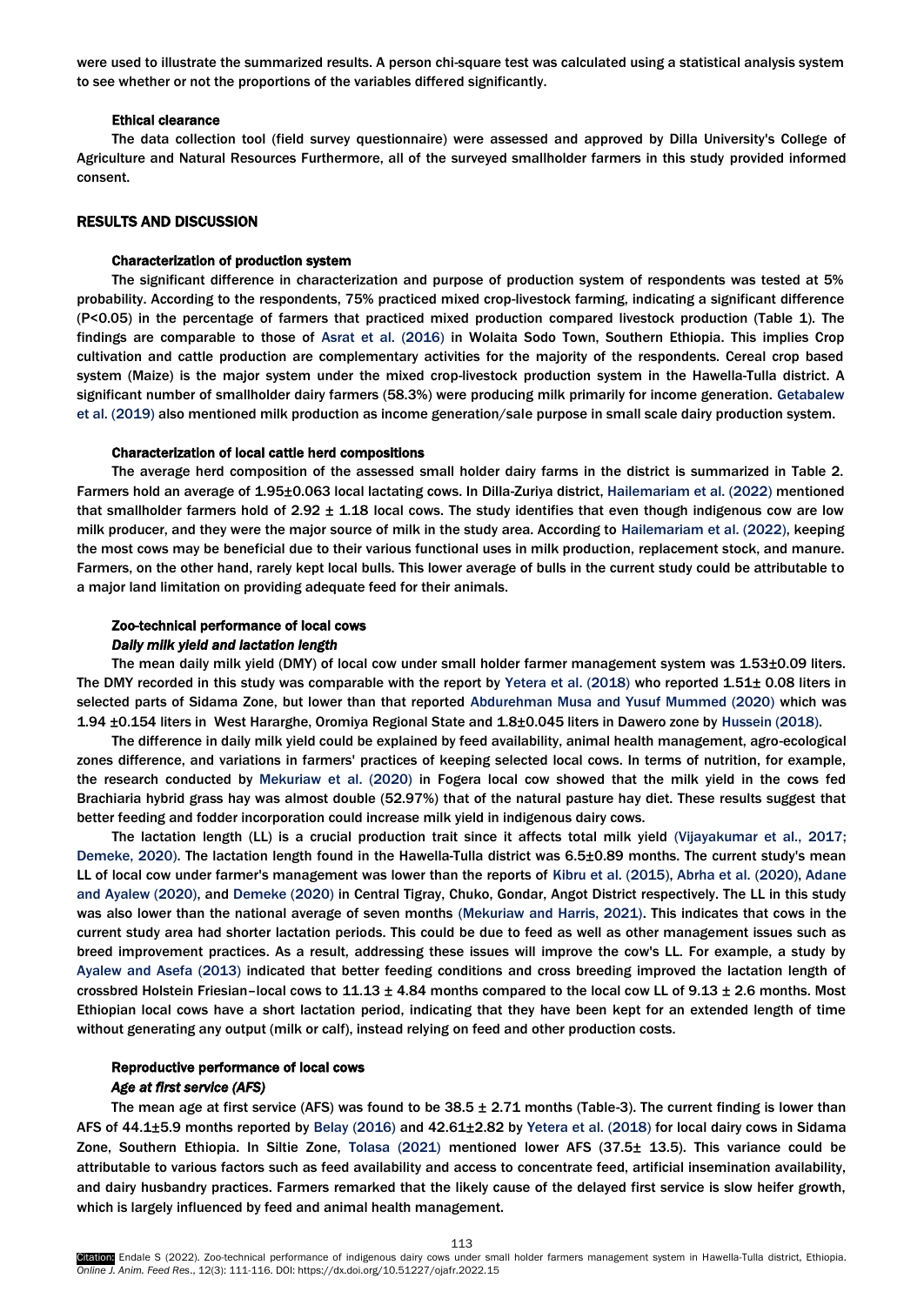# *Age at first calving (AFC)*

Age at first calving , or the time it takes a female calf to achieve puberty and reproduce for the first time, is a significant element in the expense of rearing replacements in dairy her[ds \(Atashi et al., 2021\). Lo](#page-5-0)cal cows in Hawella-Tulla district had a mean age at first calving of 45.3±2.82, which was comparable to the AFC of 45.13±2.31 in Angot District reported b[y Demeke \(2020\). It was,](#page-5-0) however, greater than the mean age at first calving (AFC) in Central Tigray, which was 43.3±2.7 months b[y Abrha et al.](#page-5-0) (2020) and lower than the AFC of 52.30±2.73 months reporte[d by Yetera et al. \(2018\).](#page-5-0) These variations could be linked to a shortage of feed sources, as environmental factors, notably nutrition, can affect heifer growth and maturity, as well as the normal development of reproductive organs in order for them to perform their functions. Farmers noted that a cow's nutritional state has a huge impact on AFC.

#### *Calving interval*

The calving interval is the period time between two consecutive parturitio[ns \(Atashi et al., 2021\). Th](#page-5-0)e mean calving interval (CI) in this study was 20.08±0.9 months, which was greater than the CI of 16.02±0.29 months reported in West Hararghe, Oromiya Regional State by [Abdurehman Musa and Yusuf Mummed \(2020\)](#page-5-0) and with CI of 19.93 ±0.18 by Kibru [et al. \(2015\). H](#page-5-0)owever, the current finding was comparable with the CI of 20.08±0.90 [by Yetera et al. \(2018\)](#page-5-0) and lower than CI of 23.6±4.4 b[y Belay \(2016\). The variat](#page-5-0)ion could be linked to feed shortages, the calving season, health care, and a lack of fodder availability in indigenous dairy cows documented across the country. Farmers in the study area believe that silent estrus and a lack of adequate heat detection are important reasons in the delayed CI of local cows.

# *Number of services per conception (NSPC)*

In the Hawella-Tula district, the average number of services per conception of indigenous cows was 2.5±0.63. The mean NSPC is greater than the NSPC of 1.81 for indigenous cows in Silte zone [\(Tolasa,](#page-5-0) 2021). Furthermore in smallholder farm situations in and around Maksegnit Town NSPC of 2 was reported b[y Alemayehu and Moges \(2014\)](#page-5-0) and 1.8 by Belay (2016) in Sidama zone. According to K[umar et al. \(20](#page-5-0)14), indigenous cows in Gondar had a considerably higher NSPC [\(2.2±0.2](#page-5-0)) than HF crossbreds (1.5±0.3) under a small holder management system. According to [Mukasa-Mugerwa](#page-5-0) (1989), a number of services per conception greater than two should be considered poor. Poor reproductive management, a lack of effective heat detection, and a lack of timely insemination could all be contributing factors to the study area's high NSPC. NSPC depends on the breeding system used. It is higher under uncontrolled natural breeding than artificial insemination. Moreover Silent estrus also increases the NSPC of local cows in the study area.

| Table 1- Characterization production system dairy in Hawella-Tulla district   |                              |                        |               |                     |                  |         |                |  |
|-------------------------------------------------------------------------------|------------------------------|------------------------|---------------|---------------------|------------------|---------|----------------|--|
| <b>Description</b>                                                            |                              | <b>Cheffe</b><br>N(% ) | Dato<br>N(% ) | <b>Tullo</b><br>N(% | <b>Overall %</b> | X2      | <b>P-value</b> |  |
| <b>Production</b><br>system                                                   | Livestock production         | 12(20)                 | 18(30)        | 15(25)              | 25               | 37.545* | 0.0001         |  |
|                                                                               | Mixed crop-livestock farming | 48(80)                 | 42(70)        | 45(75)              | 75               |         |                |  |
| <b>Purpose of</b><br>milk<br>production                                       | Income generation/sale       | 18(30)                 | 48(80)        | 39(65)              | 58.3             |         |                |  |
|                                                                               | Home consumption             | 12(20)                 | 3(5)          | 6(10)               | 11.7             | 18.045* | 0.001          |  |
|                                                                               | <b>Both</b>                  | 30(50)                 | 9(15)         | 15(25)              | 30               |         |                |  |
| $_{\rm X}$ 2 = Chi-square; * = significant if p < 0.05 level of significance. |                              |                        |               |                     |                  |         |                |  |

| Table 2 - Local cattle herd structure in Hawella-Tulla District |                  |  |  |  |  |
|-----------------------------------------------------------------|------------------|--|--|--|--|
| Local cattle herd structure                                     | Mean $\pm$ SE    |  |  |  |  |
| Lactating cows                                                  | $1.95 \pm 0.063$ |  |  |  |  |
| Dry cows                                                        | $1+0.001$        |  |  |  |  |
| <b>Heifer</b>                                                   | $1.17 + 0.167$   |  |  |  |  |
| Calves                                                          | $1.06 \pm 0.062$ |  |  |  |  |
| <b>Bull</b>                                                     | $0.25 \pm 0.02$  |  |  |  |  |

| <b>Table 3- Zoo-</b> technical performance of local cows in Hawella-Tulla District |                 |  |  |  |
|------------------------------------------------------------------------------------|-----------------|--|--|--|
| <b>Parameters</b>                                                                  | Mean <b>±SE</b> |  |  |  |
| Daily milk yield (liters)                                                          | $1.53 \pm 0.09$ |  |  |  |
| Lactation length (month)                                                           | $6.5 \pm 0.89$  |  |  |  |
| Age at first service (month)                                                       | $38.5 \pm 2.71$ |  |  |  |
| Age at first calving (month)                                                       | $45.3 + 2.82$   |  |  |  |
| Calving interval (month)                                                           | $20.08 \pm 0.9$ |  |  |  |
| No. of service per conception                                                      | $2.5 \pm 0.63$  |  |  |  |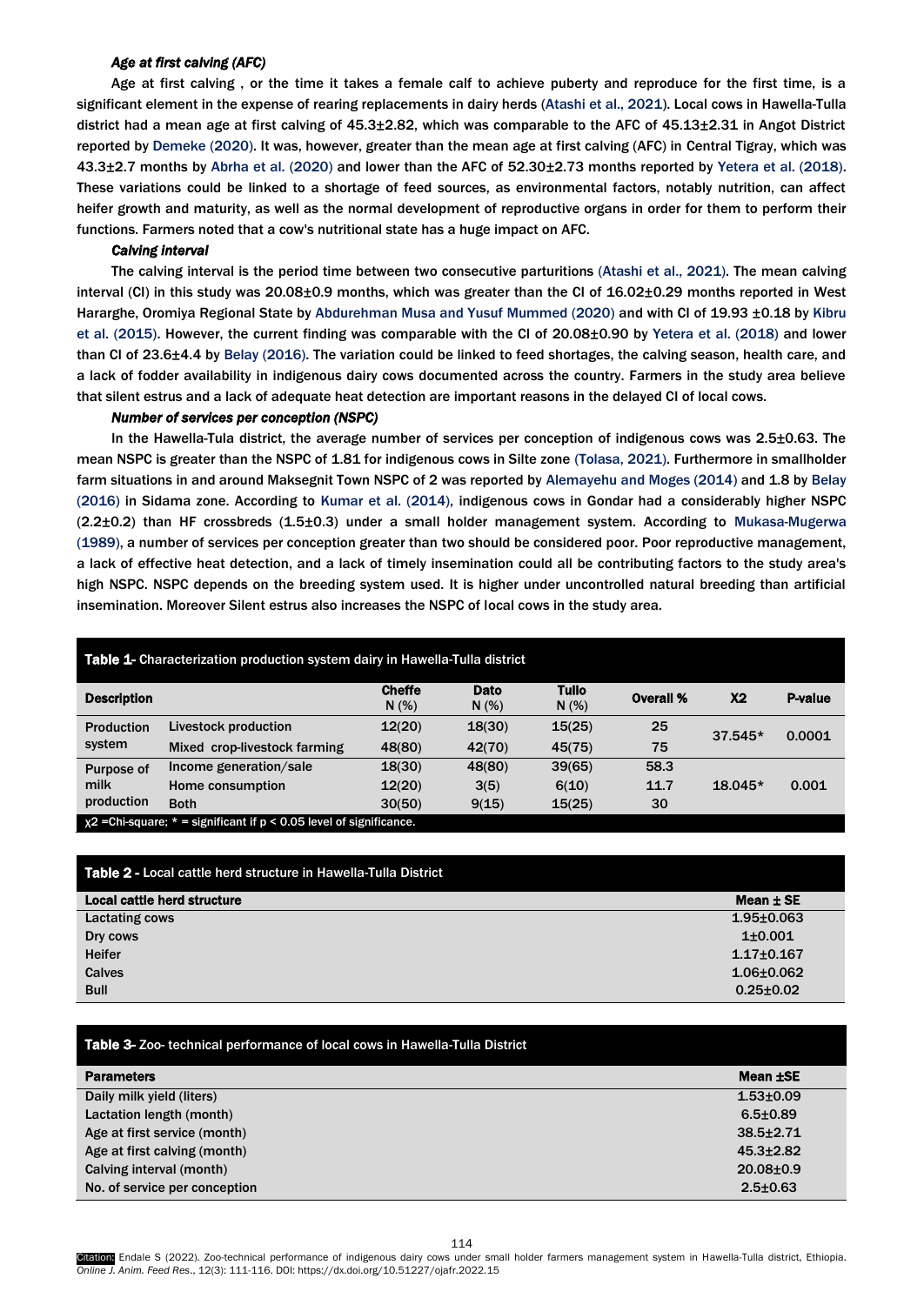# <span id="page-4-0"></span>**CONCLUSION**

Smallholder dairy farmers in Hawella-Tulla district produce milk under a mixed crop-livestock production system primarily for income generation. Local cows managed by small-holder farmers had low daily milk yields, short lactation lengths, lengthy calving intervals, and a large number of services per consumption. Based on the current survey results, it can be stated that the zoo-technical performance of local cows was very poor. This requires coordinated technical and institutional interventions to improve the feeding system, provide improved health management, genetic development of indigenous breeds through cross breeding, and estrus synchronization. Smallholders in the study areas should be encouraged to improve and expand their crossbred dairy cattle production.

## DECLARATIONS

# Corresponding author

E-mail: [Saraendale@gmail.com](mailto:Saraendale@gmail.com)

#### Authors' contribution

I contribute with idea generation, data collecting, and analysis, as well as manuscript writing.

## Conflict of interests

The author declares no conflict of interest.

#### Acknowledgements

I am grateful to the dairy producers of the Hawella Tulla District for sharing their useful information. Besides, I am grateful for the assistance of Ibrahim Nure from the Hawella-Tull livestock and fishery office during the study. I am also grateful for Hailmeskel Zewide cooperation throughout data collection.

# **REFERENCE**

- Abdurehman Musa A, and Yusuf Mummed Y (2020). Milk Production Performance, Challenges and Opportunities of Dairy Cattle Production in West Hararghe, Oromiya Regional State. Open Journal of Animal Sciences, 10(01): 219–235. DOI: <https://doi.org/10.4236/ojas.2020.101012>
- Abrha BH, Niraj K, Berihu G, Kiros A, and Gebregiorgis AG (2020). Productive and reproductive performance of local cows under farmer's management in central Tigray, Ethiopia. Nigerian Journal of Animal Science, 22(3): 70-74. <https://www.ajol.info/index.php/tjas/article/view/202089>
- Adane A and Ayalew M (2020). Assessment of lactation performance of dairy cows in Gondar town, Gondar, Ethiopia. International Journal of Advanced Research in Biological Sciences, 8(6): 1–5. DOI: <http://dx.doi.org/10.22192/ijarbs.2020.07.09.004>
- Alemayehu T, and Moges N (2014). Study on Reproductive Performance of Indigenous Dairy Cows at Small Holder Farm Conditions in and Around Maksegnit Town. Global Veterinaria, 13(4): 450–454. DOI: [https://www.idosi.org/gv/gv13\(4\)14/4.pdf](https://www.idosi.org/gv/gv13(4)14/4.pdf)
- Asrat A, Feleke A, and Ermias B (2016). Characterization of Dairy Cattle Production Systems in and around Wolaita Sodo Town, Southern Ethiopia. Scholarly journal of Agricultural Science, 6(3): 62-70. DOI: [https://www.scholarly](https://www.scholarly-journals.com/sjas/archive/2016/July/pdf/Asrat%20et%20al.pdf)[journals.com/sjas/archive/2016/July/pdf/Asrat%20et%20al.pdf](https://www.scholarly-journals.com/sjas/archive/2016/July/pdf/Asrat%20et%20al.pdf)
- Atashi H, Asaadi A, and Hostens,M (2021). Association between age at first calving and lactation performance, lactation curve, calving interval, calf birth weight, and dystocia in Holstein dairy cows. PLoS ONE, 16(1): 1–13. DOI: <https://doi.org/10.1371/journal.pone.0244825>
- Ayalew M, and Asefa B (2013). Reproductive and lactation performances of dairy cows in Chacha Town and nearby selected kebeles , North Shoa Zone, Amhara Region, Ethiopia. World Journal of Agricultural Sciences, 1(1): 8–17. [https://www.internationalscholarsjournals.com/articles/reproductive-and-lactation-performances-of-dairy-cows-in](https://www.internationalscholarsjournals.com/articles/reproductive-and-lactation-performances-of-dairy-cows-in-chacha-town-and-nearby-selected-kebeles-north-shoa-zone-amhara-.pdf)[chacha-town-and-nearby-selected-kebeles-north-shoa-zone-amhara-.pdf](https://www.internationalscholarsjournals.com/articles/reproductive-and-lactation-performances-of-dairy-cows-in-chacha-town-and-nearby-selected-kebeles-north-shoa-zone-amhara-.pdf)
- Belay DL (2016). Assessment of Reproductive Performance of Local and Crossbred Dairy Cattle in Sidama Zone, Southern Ethiopia. Journal of Natural Sciences Research, 6(9):16-22. https://core.ac.uk/download/pdf/234656349.pdf
- Demeke T (2020). Characterization of Reproductive and Productive Performance of Indigenous and Crossbreed Dairy Cows in Angot District, North Wollo Zone, Ethiopia. International Journal of Animal Science and Technology, 4(3):62. DOI: <https://doi.org/10.11648/j.ijast.20200403.12>
- FAO (2017). Gender assessment of dairy value chains: evidence from Ethiopia[. https://www.fao.org/3/a-i6695e.pdf](https://www.fao.org/3/a-i6695e.pdf)
- Getabalew M, Alemneh T, and Akeberegn D (2019). Dairy production in Ethiopia-Existing scenario and constraints. Biomedical Journal of Scientific & Technical Research, 16(5):12304–12309. DOI: <https://doi.org/10.26717/BJSTR.2019.16.002903>
- Hailemariam SE, Tezera BT, and Engidashet DH (2022). Husbandry practices and constraints of smallholder dairy production in Dilla Zuriya district, Gedeo Zone, Ethiopia. Heliyon, 8: e09151. DOI: https://doi.org/10.1016/j.heliyon.2022.e09151
- Hussein T (2018). Productive and Reproductive Performance of Indigenous Ethiopian Cow under Small Household